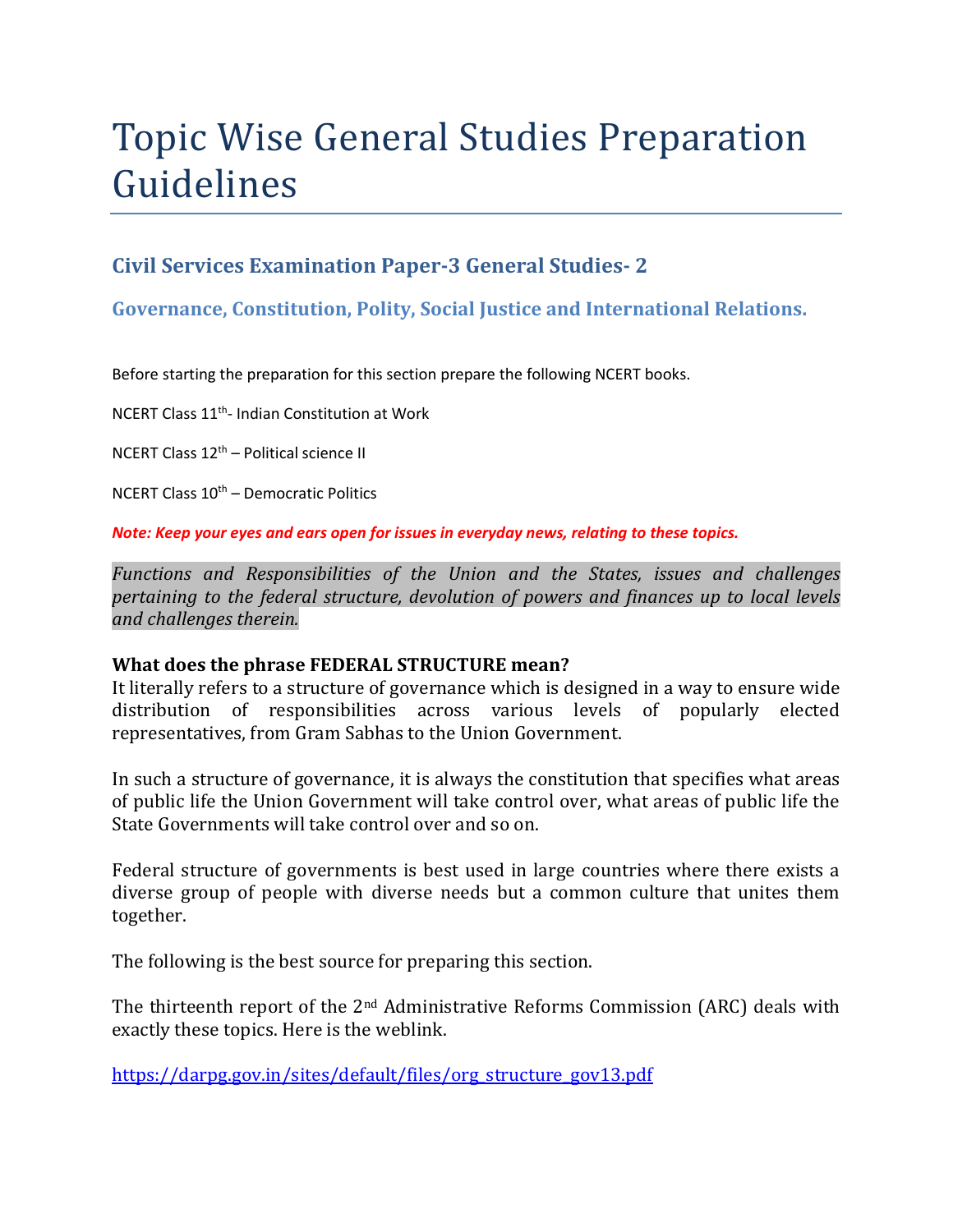In addition to this, study the following:

https://www.academia.edu/5142987/Fiscal Devolution to Local Governments in Ind ia-Issues and Challenges

Also study this "Centre-State Financial relationship- the constitutional precepts and practices: a study of the fiscal federalism under Indian constitution with special reference to the state of Kerala"; the weblink is provided below.

http://shodhganga.inflibnet.ac.in/handle/10603/6626

In addition to these, study the chapter 2 and 3 from the link below:

http://shodhganga.inflibnet.ac.in/handle/10603/199105

Finally In addition to the above three, prepare your notes from the below mentioned book:

Laxmikant's Indian Polity.

*Note: Though only few chapters of the book relate to this section of the syllabus, you need to make notes from the entire book, as it is very relevant for other sections of the* CIVIL SERVICES EXAMINATION

Making notes doesn't mean collecting bullet points in your notebooks, or collecting Xerox copies. Develop a habit of writing phrases, framing your own sentences, your paragraphs.

#### **REMEMBER, WHILE MAKING NOTES, YOU ARE ALSO PRACTICING FRAMING YOUR OWN ANSWERS.**

Again, make your own notes (**do not buy notes from market, somebody else's hard work will not reap benefits for you**). Once you have covered all of it and made your notes, just keep revising it, repeating it, as much as possible, up till your exam.

 *"Your notes are your hard work, stay loyal to them"* 

### *If you are reading anything beyond the ones stated above, you are either wasting your time or over studying.*

*We will be providing you a list of reference books that you need to pick up and read, once you finish the ones we are mentioning here.*